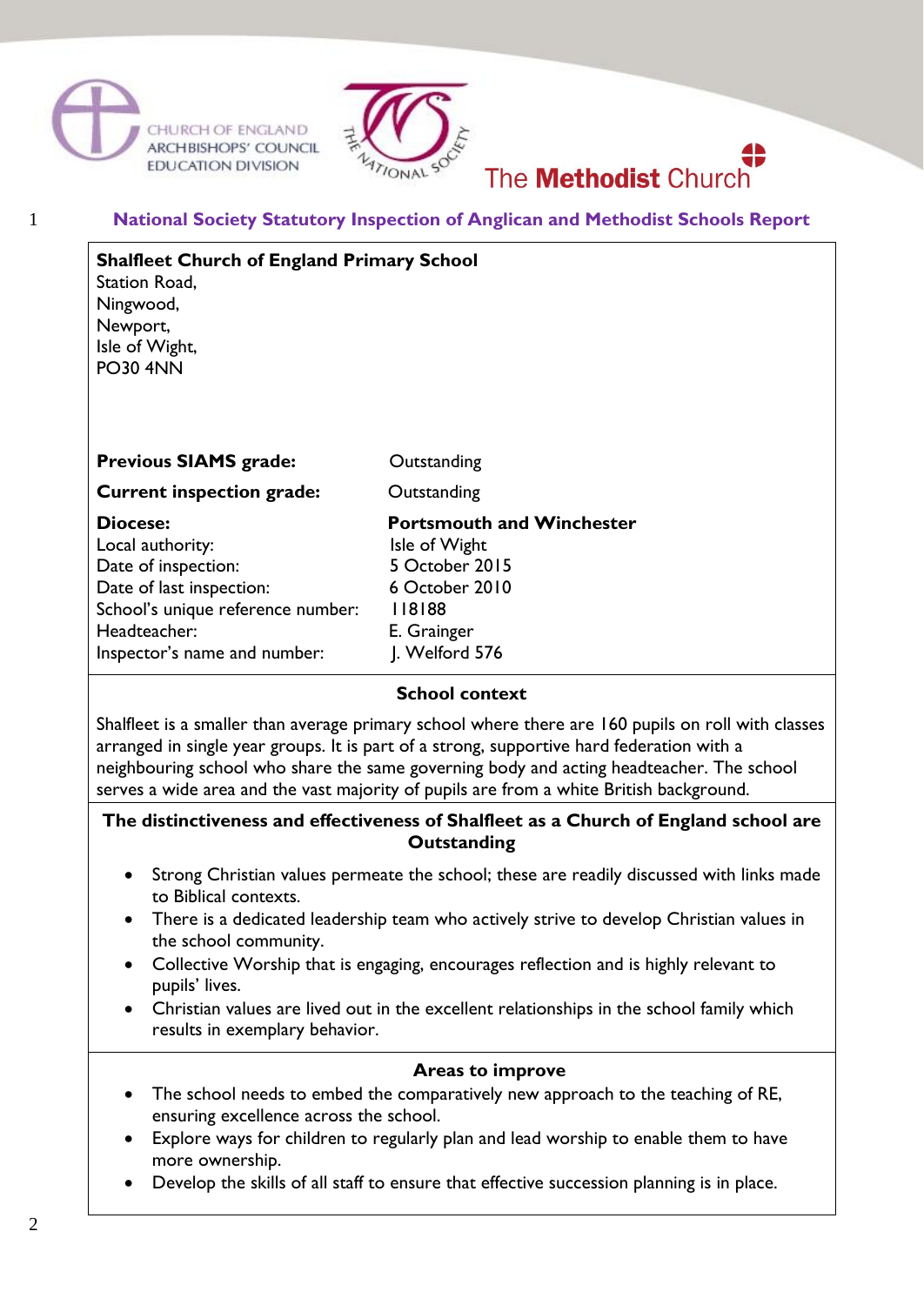## **The school, through its distinctive Christian character, is outstanding at meeting the needs of all learners**

The school focuses on three central Christian values of Respect, Determination and Relationships (Radar) which are embedded in the life of the school. Pupils are able to identify and link them to everyday life and their understanding of Biblical texts, such as a pupil linking the importance of determination in the lives of Moses and Pharaoh in religious education (RE) and in his own life. Parents state that pupils are able to see how important these values are now and for their future. Links to these values are made throughout the curriculum and in worship such as to determination when studying the topic of the space race. The school environment also reinforces these values. The Christian character of the school also influences the Social, Moral, Spiritual and Cultural (SMSC) development of learners, particularly in spirituality, where helpful illustrations and descriptions enable children to identify how this affects themselves and the people around them. The curriculum also now links opportunities to develop these aspects such as in Year 6 when studying the body, pupils realise they have to make moral choices in how they look after their bodies. There are also opportunities to ask 'Big Questions' such as 'Why is the human body described as a masterpiece?' and social and moral aspects of SMSC in the various roles of community. Parents are overwhelmingly positive about the ethos of the school and believe the Christian distinctiveness adds to its strength and ensures excellent school attendance. They spoke of their great confidence in, and affection for the staff team, whom they felt went out of their way to ensure the welfare and nurture of every pupil, including those with special needs. This view was echoed by the incumbent, who described the dedication of the staff in putting the pupils' needs first as 'humbling to work with'. The excellent relationships pupils had with one another across the whole school was also remarked upon. Pupils are encouraged to think about, and understand the needs of others. Charities, some of whom the pupils have chosen, such as the earthquake victims in Nepal, are well supported. The school ensures that pupils have a good understanding of other countries and each class studies life in another country e.g. France and Brazil. In this way pupils learn about other cultures and faiths and about Christianity as a world faith. The approach to the teaching of RE which the school is now using, enables pupils to readily engage with the subject and stimulates deeper discussion and understanding.

### **The impact of collective worship on the school community is outstanding**

Collective Worship reflects the strong Christian ethos of the school. Worship regularly includes links to Biblical material and Christian values, especially the three main values of the school. The worship is distinctively Christian, with Jesus at the centre. The worship observed was 'Open the Book', where a group of Christians from West Wight Churches portrayed a story of King Soloman in drama, demonstrating the value of wisdom. Pupils are very attentive and say that they learn from these stories as they often relate them to their own life experiences and to the lives of others. Christian values, Bible stories and readings, reflection, prayer, drama, humour and enthusiastic singing all contribute. Pupils agreed that they enjoyed the regular role-play opportunities, which, as one child put it, 'are fun and help us understand the stories better.' There are good links to the parish church, St. Michael the Archangel, with school and community worshipping together for the Christingle and Easter services; the distance of the parish church from the school makes more regular services there difficult to manage. The incumbent usually makes weekly visits to class worship and is also a school governor. He assists the school in ensuring Collective Worship makes an important contribution to the pupils' understanding of the church year and the celebration of major Christian festivals. Pupils understand the value of personal prayer and reflection and contribute confidently and sensitively to prayer in worship; they say their own prayers, often extemporarily, learn prayers such as the Lord's prayer and candle prayer and write their own prayers in special class books. This demonstrates how prayer is an integral part of the life of the school. Staff, Governors and pupils are involved in evaluating worship and pupils have certain roles in collective worship, such as carrying the class candle and cross. The school has focused on developing pupils' understanding of spirituality with helpful visual cues. Monitoring and evaluation have a clear purpose and the